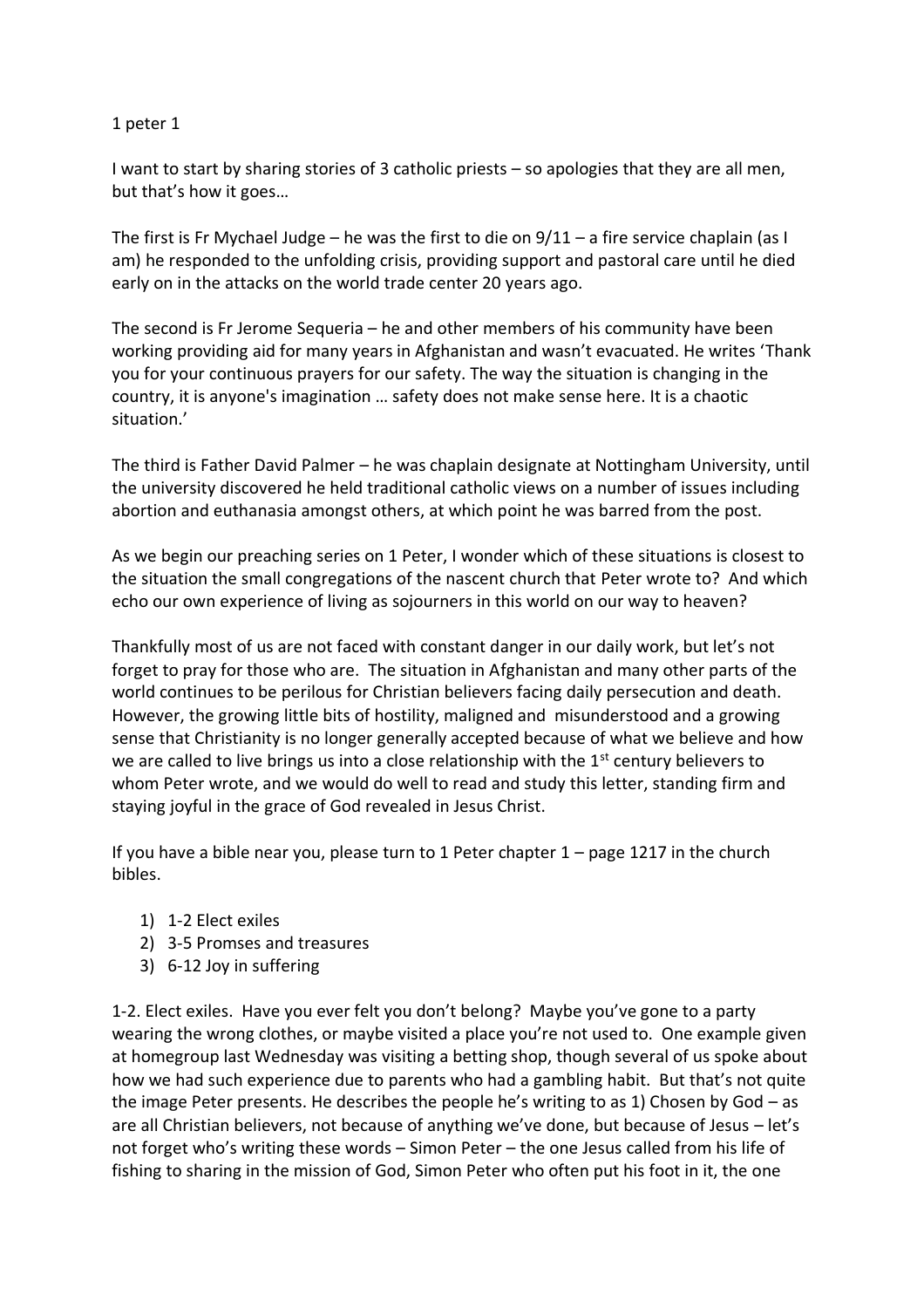who denied Jesus at the moment of Jesus greatest need, the one restored to relationship and commissioned to equip those early Christians to follow Jesus more closely. That's the elect, chosen people we are, full of failings and faults. Peter then described them as scattered, scattered throughout parts of modern day Turkey; exiles – not because they've left home, though that might be true of some, but because their calling of following Jesus means that society around no longer accepted them as they lived out a radical lifestyle of holiness, just as the people of God did in the Old testament many centuries before. Peter had, of course, heard Jesus say (John 15:18-19) 'if the world hates you, remember the world first hated me, I chose you out of the world'. We are foreigners in a hostile land (just like those priests in Afghanistan), a people presently living in exile, on our way home, dispersed in the world. How is this so? What makes us unique as Christians? We worship one God, we base our morals revealed in Holy Scripture, and so we might stand out as different, even strange. Therefore we might rightly suffer for doing right, and we are called to stand firm in the face of suffering. So we might need to be encouraged, which is where peter next turns

3-5 Promises and treasures. Imagine you're just heard great news, maybe that a loved one has received a clear diagnosis from illness, you've got good marks in an exam, your daugher's announced his engagement? You're full of joy, praise, thanksgiving. So too here. Praise – worship. Verse 3-13 are one continuous sentence in the original Greek, but the main phrase is the one we looked at last week- verse 3 – blessed be the God and father of our lord Jesus Christ! Peter in verse 3-5 shows us why that is so, what the good news is  $-$ God is worthy of praise because of what he has done – he has granted us new birth into a living hope through Jesus's resurrection. The result of this is an imperishable, lasting, inheritance that is now kept in heaven, and that God is able, willing to guard us safely until that time when we see him face to face in eternity. These verses contain wonderful promises that we can return to in difficult times, and they contain amazing truths that inspire us to worship, to give thanks, to be filled with joy in and through the circumstances we find ourselves in. Let's just spend a bit more time unpacking these verses before we move on…

- a) Born again into a living hope at our (human)birth we inherit genes from both parents – but that's not all - we take on ethnicity, socio-economic identity, and citizenship too. So too when we follow Jesus our born againness brings a new identity and citizenship
- b) Imperishable inheritance stories over the last few weeks from Afghanistan speak of people leaving behind all sorts of possessions, even family members. Here Peter says there are things we won't leave behind. Just like the people of God in the old Testament had been promised a land so too us as Christians. We leave behind what we see around us, and look ahead to an inheritance kept in heaven – a new kingdom where Christ reigns and rules. Our future will make even the finest moments of our lives here pale in comparison. Spiritually speaking we are homeless here on earth we have a future eternal inheritance that will never lose its tarnish.
- c) Guarded by his power. I wonder what it would be like to have a bodyguard? Someone who looked out for you 24/7, keeping you safe? God doesn't promise to keep us free from trouble or danger, as we know, but he does promise to keep us safe eternally – he keeps watch over our spiritual life. The greatest threat to perseverance is unbelief, lack of trust in God. Even if we waver, give that wavering to God, remember what you one experienced and knew of him. Trust in this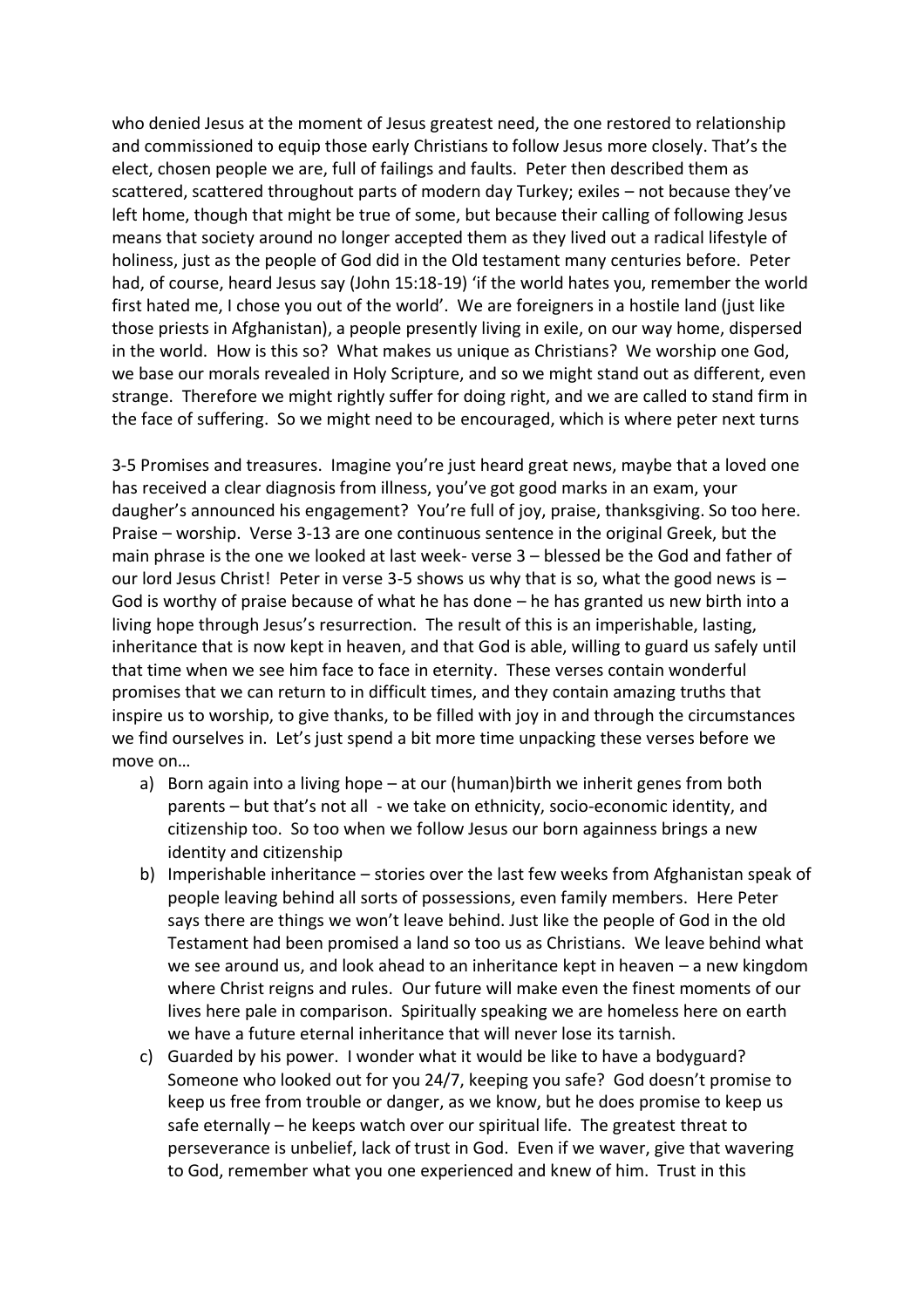promise that by his power, not ours, God guards our faith so that no trial or suffering we might now face will cause us to lose it. God knows what threatens our faith, focus again on Jesus – see the great power at work in Jesus resurrection. No wonder Peter says 'blessed be the God and father of our Lord Jesus Christ!

6-12 Joy in suffering. As we look at the third bit of our passage today we are challenged by this apparent contradiction – joy in suffering. Suffering will come, it is inevitable as we live in this imperfect world. How we respond to it is what matters. I wonder, though, if our generally comfortable life, challenged though it has been over these last 18 months in all sorts of ways, might make us react differently? Our first response to suffering might be surprise – we do have rights, after all? Maybe we'll become angry and fight back, either in prayer or by taking legal action? Perhaps we've have a tendency toward hopelessness and fall into despair? Or it could be that we react like the ostrich – to bury our heads in the sand thinking that if we simply ignore pain and problems, they will go away? All this might be our reaction, and might well be the reasonable reaction of friends, neighbours and family who've not yet discovered the hopeful inheritance on Jesus we thought about earlier. How can we best use the words here in scripture to inform our response when suffering comes? In verses 6-9 Peter offers us a way. First he poses a question – where is your joy? Admittedly, joy is not the first though in the face of suffering. Yet, joy in suffering is a constant new testament theme – matt 5:12, col 1:11, 1 Thess 1:6, James 1:2 – what possible reasons could there be to rejoice in the midst of suffering? Now, let's not get this wrong. Peter isn't encouraging us to rejoice in the suffering itself. Suffering reminds us of the mess the world is in, its imperfections, its evils. So just what is Peter suggesting we do?

Remember that v6 is part of this one long sentence from v3-12. He wants us to focus backwards (v3) and to rejoice in who we are in Christ and in what there is in the future hope. The problem is that we often are tempted to find our joy in so many other things, and to live a roller coaster life. If our joy is rooted in the stock market, remember that share prices can go down as well as up! If joy is rooted in a particular human relationship, remember that the person we love is human and so prone to failure. If our joy is in social standing, it will rise and fall as others judge us, accept or reject us. If in the british weather – well, what can I say! Why do we do this to ourselves? Peter reminds us where true joy is found. In God the Father and the graceful salvation he offers In Jesus, applied through the ongoing person of the Holy Spirit's life in us. Knowing and living this truth gives us a constant mooring in the fluctuations of our life. If you haven't yet discovered this for yourself, drop me an email and let's talk about how you can know Jesus. Hope in Jesus means we can know who we are, where we are heading, and all this never shifts. With such joy, we can be armed to face whatever suffering we might experience in this life as Christians. Peter, though, is also a realist, He (v6) knows that we feel, experience, grief and distress. The bible teaches us how to grieve and how to express sadness with hope. Have a look at the psalms, or at Jesus facing the death of his friend Lazarus.

Finally, for today, our suffering has a purpose. Out suffering is not capricious, an accident, it is designed to help us and to grow us, just (v7) as gold is purified through the furnace.